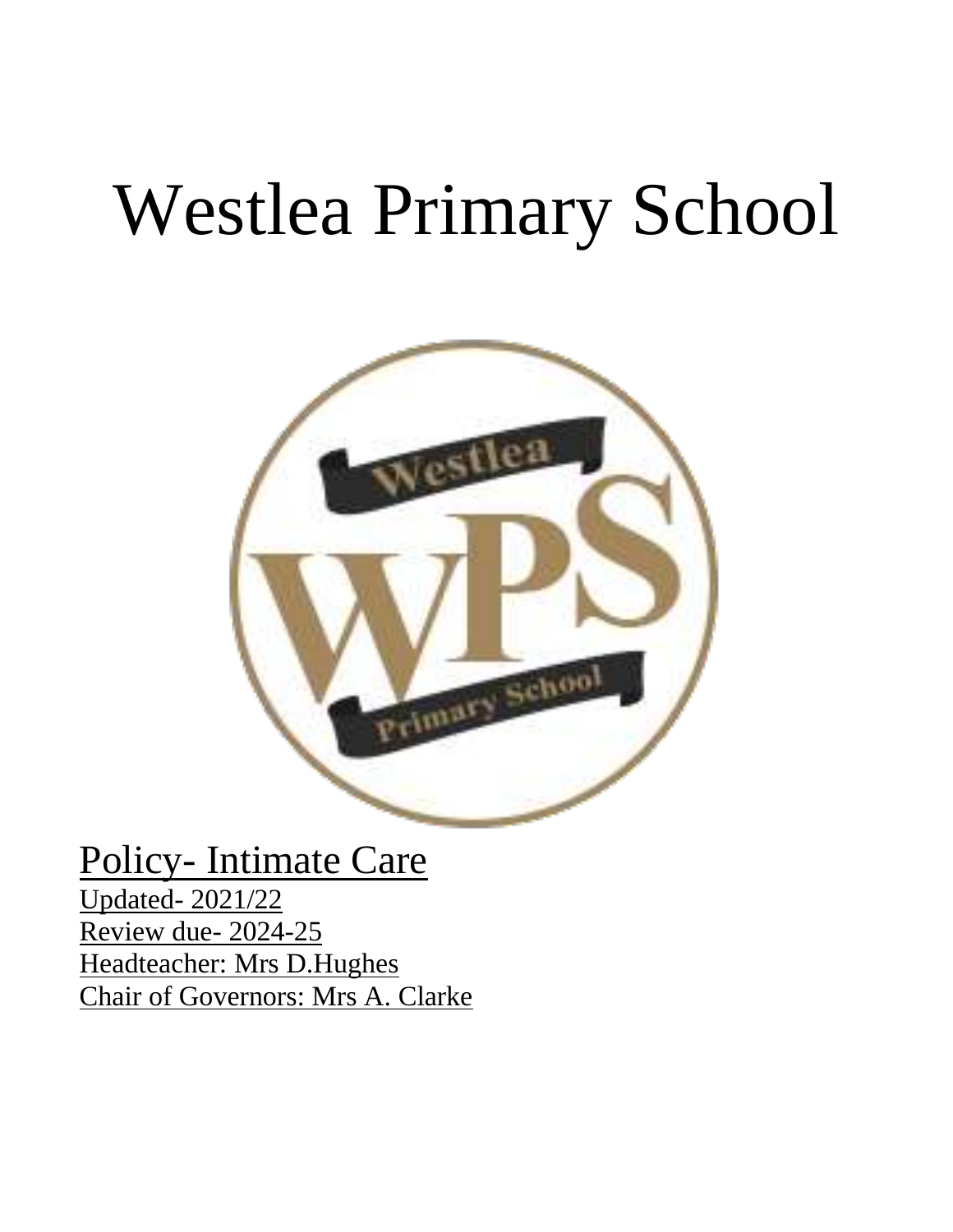#### **Intimate Care**

We believe this policy relates to the following legislation:

- Children Act 1989
- Education Act 1996
- Education Act 2002
- Children Act 2004
- Safeguarding Vulnerable Groups Act 2006
- Education and Inspections Act 2006
- Children and Young Persons Act 2008
- School Staffing (England) Regulations 2009
- **Equality Act 2010**
- **Education Act 2011**
- Special Educational Needs and Disability (Detained Persons) Regulations 2018

The following documentation is also related to this policy:

- Equality Act 2010: Advice for Schools (DfE)
- **Dealing with Allegations of Abuse against Teachers and other Staff: Guidance for Local** Authorities, Headteachers, School Staff, Governing Bodies and Proprietors of Independent Schools (DfE)
- Keeping Children Safe in Education: Statutory Guidance for Schools and Colleges (DfE)
- Special Educational Needs and Disability Code of Practice: 0 to 25 Years. Statutory Guidance for Organisations Who Work With and Support Children and Young People with Special Educational Needs and Disabilities (DfE) and (DoH)
- Working Together to Safeguard Children: A Guide to Inter-agency Working to Safeguard and Promote the Welfare of Children

We believe intimate care is any activity such as feeding, oral care, washing, changing clothes, toileting, first aid and medical assistance, comforting and support, and supervising intimate self-care that is required to meet the personal needs of a child regularly or during a one-off incident.

We have a duty to safeguard children and school personnel at all times. We must develop independence in each child but on those occasions when children need assistance they must feel safe, have personal privacy, feel valued, are treated with dignity and respect, are involved and consulted about their own intimate care with school personnel that are specially trained in intimate care procedures.

We wish to work in close partnership with parents/carers and other professionals to ensure continuity of care for pupils.

We treat every child as an individual treating them gently and sensitively as possible in order not to cause any form of distress, embarrassment or pain.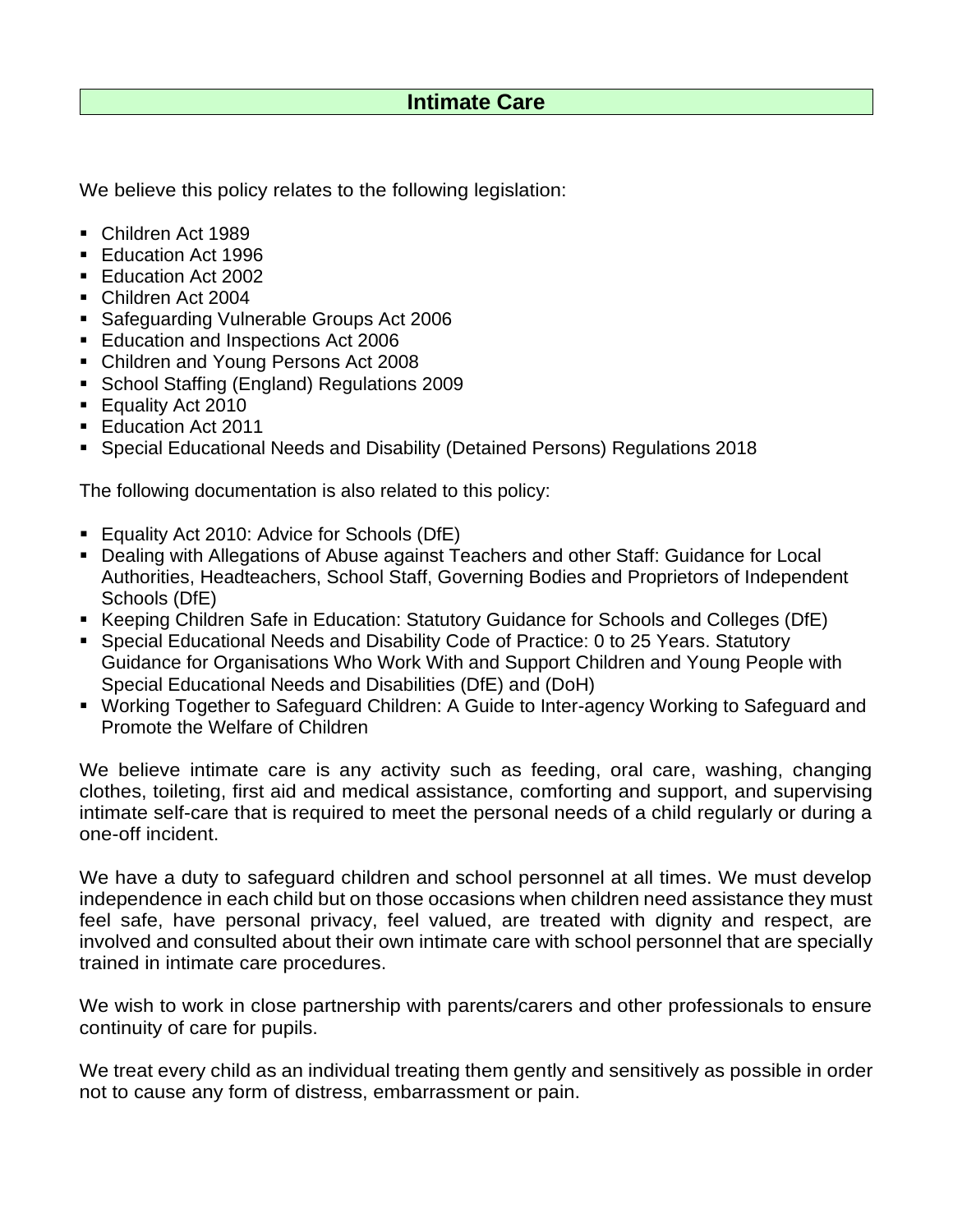We as a school community have a commitment to promote equality. Therefore, an equality impact assessment has been undertaken and we believe this policy is in line with the Equality Act 2010.

We believe it is essential that this policy clearly identifies and outlines the roles and responsibilities of all those involved in the procedures and arrangements that is connected with this policy.

#### **Aims**

- To safeguard the rights of children.
- To safeguard school personnel trained in intimate care procedures.
- To work with other schools and the local authority to share good practice in order to improve this policy.

#### **Procedure**

#### **Role of the Governing Body**

The Governing Body has:

- **E** appointed school personnel suitably trained in intimate care procedures for children;
- delegated powers and responsibilities to the Headteacher to ensure all school personnel and stakeholders are aware of and comply with this policy;
- responsibility for ensuring that the school complies with all equalities legislation;
- nominated a designated governor (Chair) to ensure that appropriate action will be taken to deal with all prejudice related incidents or incidents which are a breach of this policy;
- responsibility for ensuring funding is in place to support this policy;
- **EX FE** responsibility for ensuring this policy and all policies are maintained and updated regularly;
- make effective use of relevant research and information to improve this policy;
- responsibility for ensuring all policies are made available to parents;
- the responsibility of involving the School Council in the review of this policy;
- responsibility for the effective implementation, monitoring and evaluation of this policy.

#### **Role of the Headteacher**

The Headteacher will:

- ensure all school personnel, pupils and parents are aware of and comply with this policy;
- ensure school personnel who provide intimate care are suitably trained to do so;
- make effective use of relevant research and information to improve this policy;
- ensure that new developments, resources and equipment are brought to the attention of the appropriate school personnel;
- monitor the effectiveness of this policy by speaking with pupils, school personnel, parents and governors;
- annually report to the Governing Body on the success and development of this policy.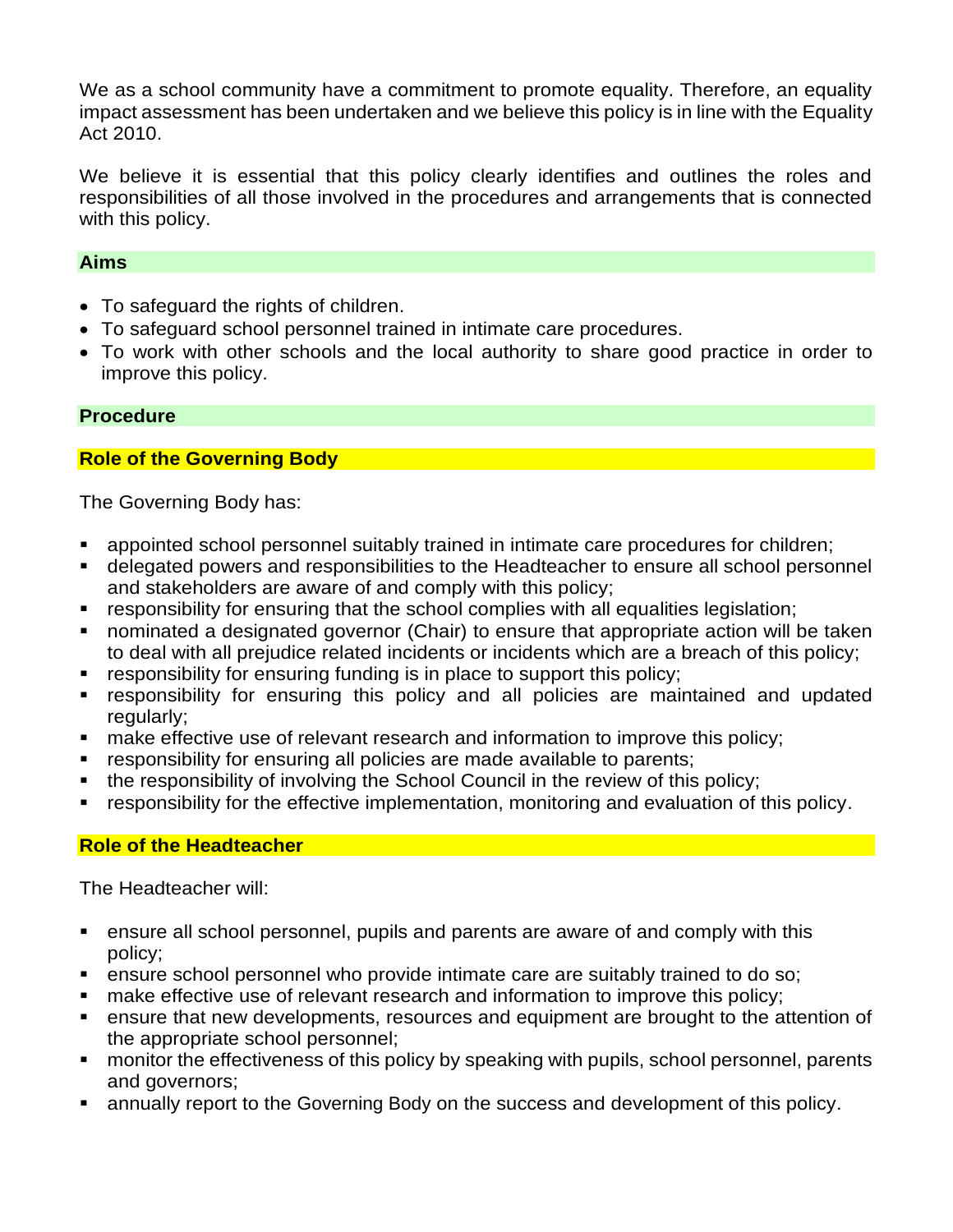#### **Role of the Nominated Governor (Chair)**

The Nominated Governor will:

- work closely with the Head teacher;
- ensure this policy and other linked policies are up to date;
- ensure that everyone connected with the school is aware of this policy;
- attend training related to this policy:
- **Examble 1** annually report to the Governing Body on the success and development of this policy.

#### **Role of School Personnel with Responsibilities for Intimate Care**

School personnel will:

- receive training in Child Protection, First Aid, intimate care procedures, and Health and Safety training in moving and handling;
- be professional in their duties at all times;
- be respectful of a child's needs:
- **•** preserve a child's dignity and respect with a high level of privacy, choice and control appropriate to the child's age and situation;
- be aware of a child's method and level of communication;
- make sure practice in intimate care is consistent;
- be aware of their own limitations:
- promote positive self-esteem and body image;
- **•** report any concerns they have about a child;
- report any concerns they have about a colleague's intimate care practice;
- be aware of the danger of allegations being made against them;
- take precautions to avoid risk;
- be aware of all individual intimate care plans;
- discuss intimate care arrangements with parents/carers regularly;
- record all arrangements of individual personal care plans;
- be aware of all other linked policies;
- maintain high standards of ethics and behaviour within and outside school and not to undermine fundamental British values;
- work in partnership parents and carers keeping them up to date with their child's progress and behaviour at school.

#### **Nappy Changing in the Early Years**

Nappy changing procedures include:

- Nappy changing undertaken in a allocated room.
- Parents are asked about their child's needs during nappy changing.
- A child's key person changes a child's nappy.
- Record kept when each nappy is changed and with information shared with parents/carers.
- Children's nappies checked at appropriate intervals by key person.
- Nappy changing resources readily supplied.
- A named box for each child containing spare clothes in place.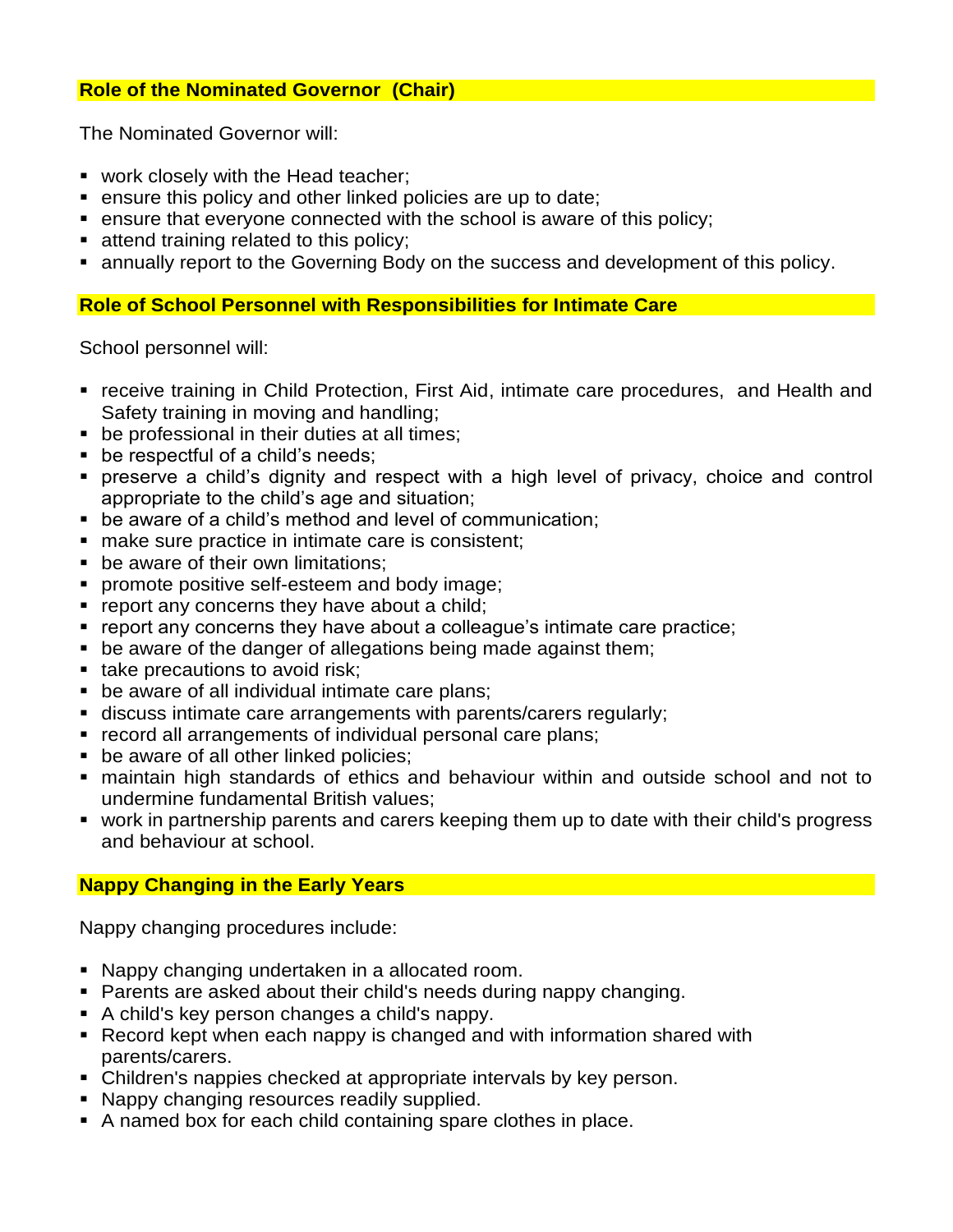- A new set of gloves and apron to be worn for every nappy change.
- Child to be placed on a mat during a nappy change.
- Soiled nappies to be placed in a nappy sack for disposal.
- Any soiled clothes to be sent home in a separate bag.
- All cleaning wipes to be placed in a nappy sack.
- Nappy sack to be securely tied and placed in the appropriate bin for disposal.
- Before dressing the child dispose of all personal protective equipment used in the appropriate bin.
- Hands to be washed before dressing child.
- Return child to the classroom.
- Then thoroughly clean the nappy changing area using anti-bacterial spray and disposal paper towels.

#### **Role of Parents/Carers**

Parents/carers will:

- be aware of and comply with this policy
- advise the school of any known intimate care needs relating to their child;
- be involved with their child's intimate care arrangements on a regular basis;
- **E** inform the school if their child have any marks or rash
- be asked to take part in periodic surveys conducted by the school;
- support the school Code of Conduct and guidance necessary to ensure smooth running of the school

#### **Rights of the Child**

All children have the right to be treated:

- with sensitivity and respect in such a way that their experience of intimate care is a positive one;
- **by professionals suitably trained and assessed to be competent to undertake procedures** in intimate care and that they have a right to privacy-Article 16.

#### **Raising Awareness of this Policy**

We will raise awareness of this policy via:

- the School Prospectus
- the school website
- the Staff Handbook
- meetings with parents such as introductory, transition, parent-teacher consultations and periodic curriculum workshops
- school events
- meetings with school personnel
- communications with home such as weekly newsletters and of end of half term newsletters
- reports such as annual report to parents and Headteacher reports to the Governing Body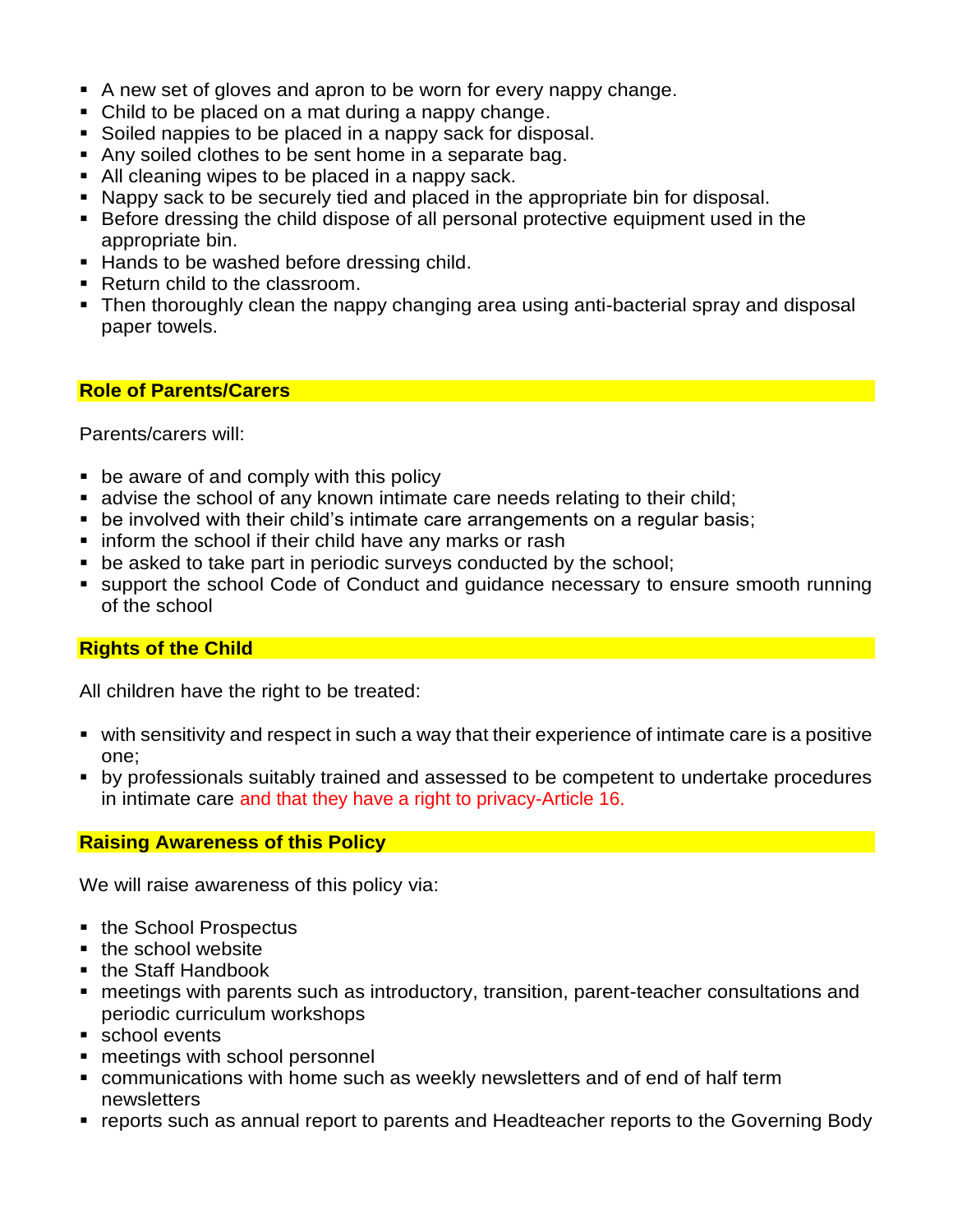#### ■ information displays

#### **Training**

All school personnel:

- have equal chances of training, career development and promotion
- receive training on induction which specifically covers:
	- $\triangleright$  All aspects of this policy
	- ➢ Safeguarding and Child Protection
	- ➢ Health and Safety
	- ➢ Pastoral Care
	- ➢ Hygiene
	- ➢ Disposal of Nappies and Personal Protection Equipment
	- ➢ Inclusion
	- ➢ SEN
	- $\triangleright$  Equal opportunities
	- ➢ Inclusion
- receive periodic training so that they are kept up to date with new information
- receive equal opportunities training on induction in order to improve their understanding of the Equality Act 2010 and its implications.

#### **Equality Impact Assessment**

Under the Equality Act 2010 we have a duty not to discriminate against people on the basis of their age, disability, gender, gender identity, pregnancy or maternity, race, religion or belief and sexual orientation.

This policy has been equality impact assessed and we believe that it is in line with the Equality Act 2010 as it is fair, it does not prioritise or disadvantage any pupil and it helps to promote equality at this school. (See Initial Equality Impact Assessment)

#### **Monitoring the Effectiveness of the Policy**

The practical application of this policy will be reviewed annually or when the need arises by the Headteacher and the nominated governor.

A statement of the policy's effectiveness and the necessary recommendations for improvement will be presented to the Governing Body for further discussion and endorsement. (See Policy Evaluation)

#### **Linked Policies**

| <b>SEN</b>    | ■ Health and Safety                 |
|---------------|-------------------------------------|
| Pastoral Care | • Safeguarding and Child Protection |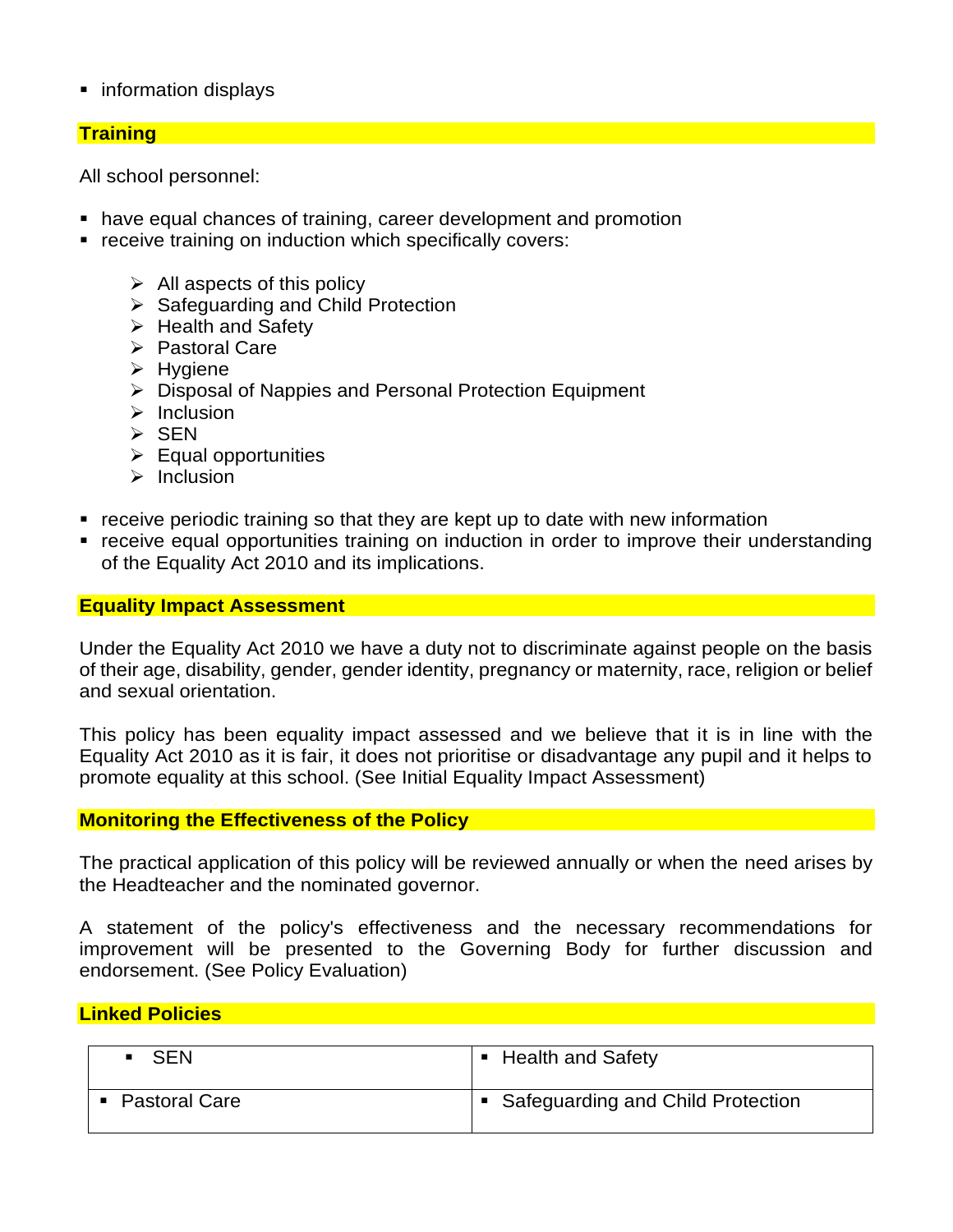| ■ Support Staff | Supporting Children with Medical<br>Conditions |
|-----------------|------------------------------------------------|
| Inclusion       | • Complaints                                   |

| Headteacher:                                | D.Hughes | Date: | 2022 |
|---------------------------------------------|----------|-------|------|
| <b>Chair of Governing Body:</b>   A/ Clarke |          | Date: | 2022 |

**COVID 19- see Health and safety Infection Control COVID-19 risk assessment-Full PPE – mask, visor, apron and gloves must be worn when doing any intimate care procedures.**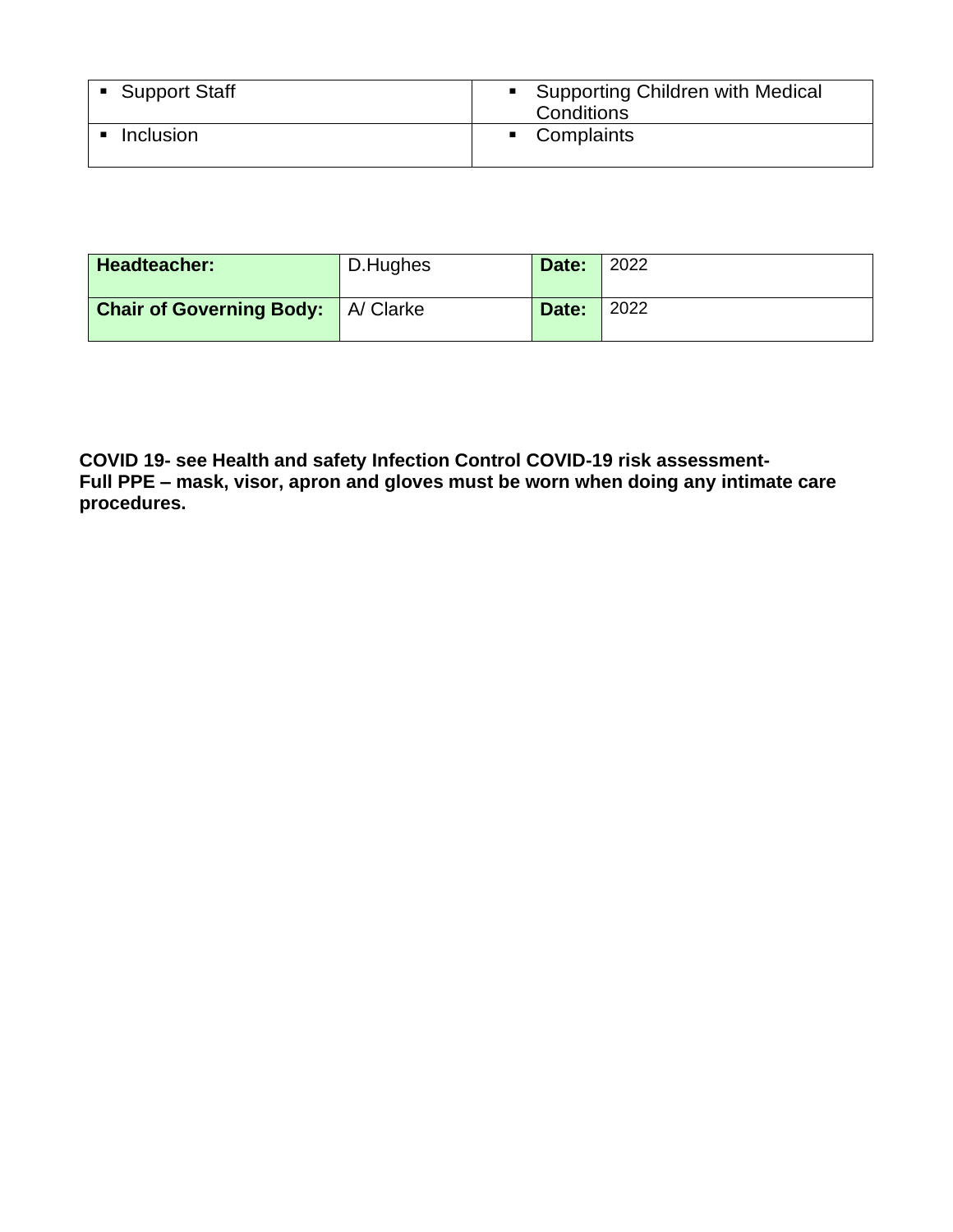#### **Appendix 1**

**(Letter to parent(s) outlining policy/procedures and their consent to carry out 'intimate care')**

Dear Parents,

I am writing to you regarding occasions when your child may need support with intimate care routines. We have drawn up the attached guidelines to ensure that your child's needs are met in a professional and dignified manner at all times.

I would be grateful if you could sign and return the slip below once you have read the guidelines and agree to the school carrying out 'intimate care' procedures when necessary.

Yours sincerely,

| Head teacher |  |     |
|--------------|--|-----|
|              |  | --- |

I have read a copy of the School's 'Personal and Intimate Care Policy.'

I agree to the school carrying out 'intimate care' on my son/daughter when necessary.

 $Signal:$ 

 $Name:$ 

Name of child: \_\_\_\_\_\_\_\_\_\_\_\_\_\_\_\_\_\_\_\_\_\_\_\_\_\_\_\_\_\_\_\_\_\_\_\_\_\_\_

Date: \_\_\_\_\_\_\_\_\_\_\_\_\_\_\_\_\_\_\_\_\_\_\_\_\_\_\_\_\_\_\_\_\_\_\_\_\_\_\_\_\_\_\_\_\_\_\_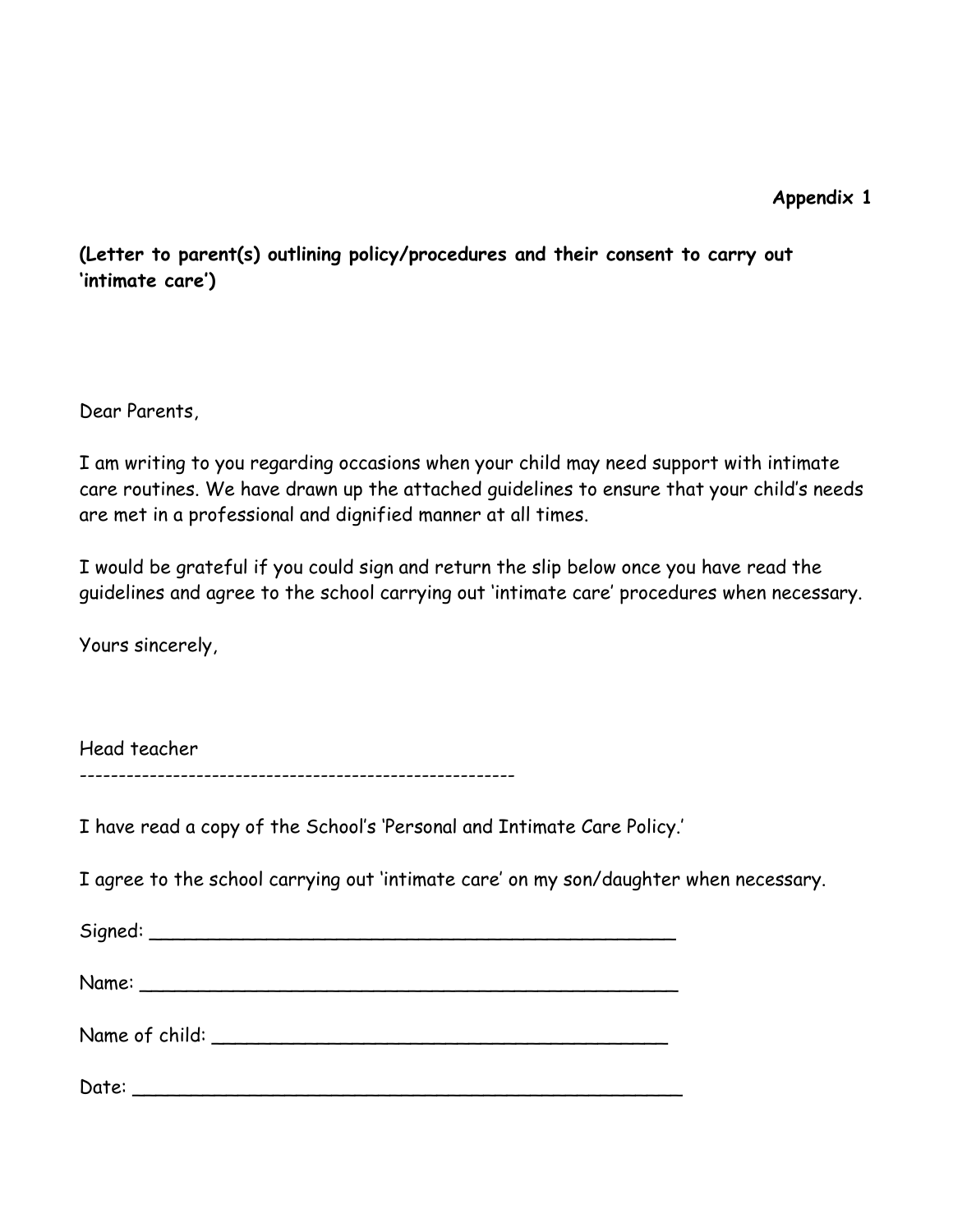# **Appendix 2**

### **TOILET TRAINING/CHANGING RECORD (To be completed after each 'intimate care' activity)**

*Child's Name \_\_\_\_\_\_\_\_\_\_\_\_\_\_\_\_\_\_\_\_\_\_\_\_\_\_\_\_\_* 

*D.O.B. \_\_\_\_\_\_\_\_\_\_\_\_\_\_*

| Date | Time | Comment e.g. what was done to<br>the child | Signatures (Both adults) |
|------|------|--------------------------------------------|--------------------------|
|      |      |                                            |                          |
|      |      |                                            |                          |
|      |      |                                            |                          |
|      |      |                                            |                          |
|      |      |                                            |                          |
|      |      |                                            |                          |
|      |      |                                            |                          |
|      |      |                                            |                          |
|      |      |                                            |                          |
|      |      |                                            |                          |
|      |      |                                            |                          |
|      |      |                                            |                          |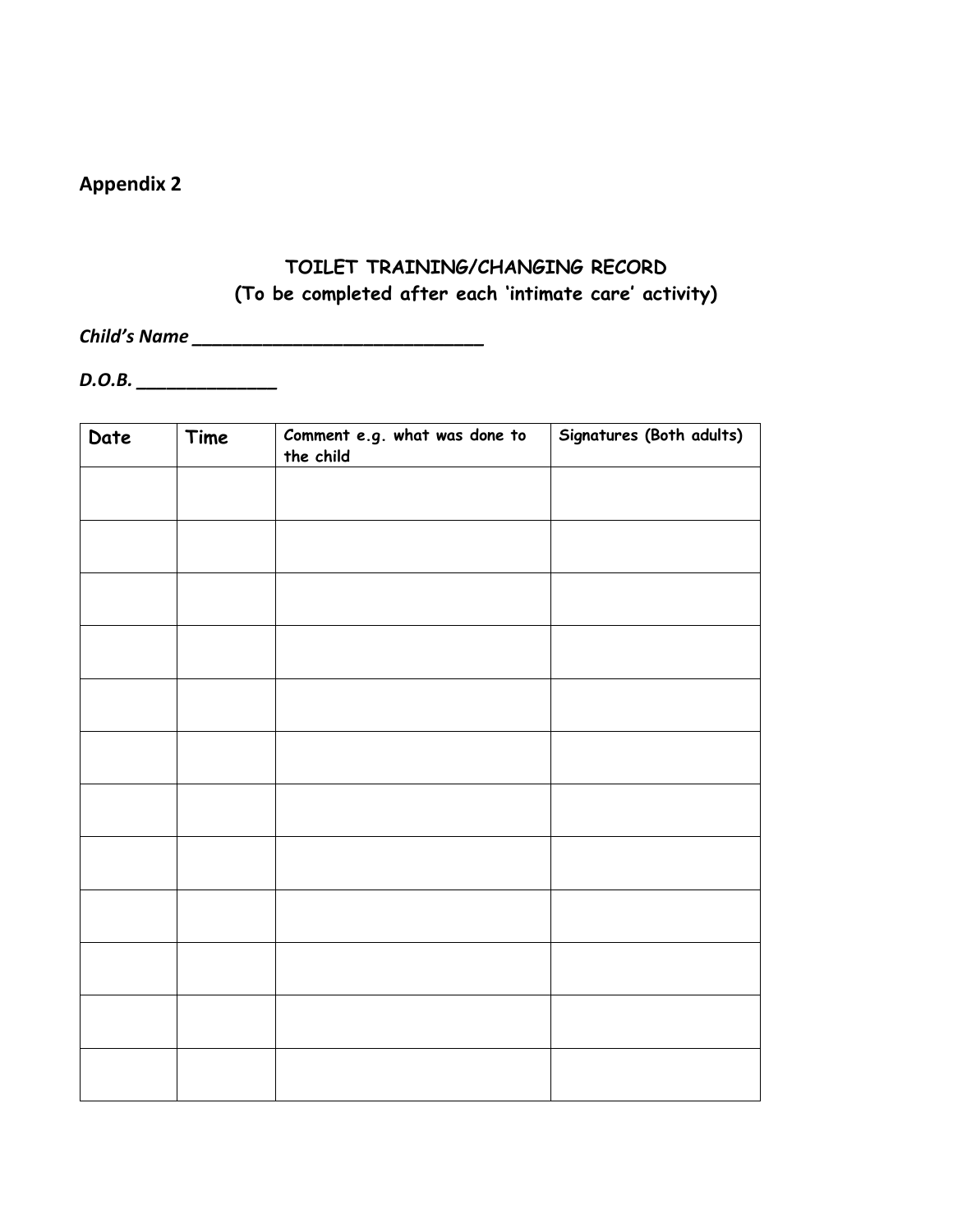# **Initial Equality Impact Assessment**

| <b>Policy Title</b> | The aim(s) of this policy | Existing policy $(\checkmark)$ | <b>New/Proposed Policy <math>(\checkmark)</math></b> | Updated Policy $(\checkmark)$ |
|---------------------|---------------------------|--------------------------------|------------------------------------------------------|-------------------------------|
|                     |                           |                                |                                                      |                               |

| This policy affects or is likely<br>$\mathsf I$ to affect the following $\mathsf I$ | <b>Pupils</b> | <b>School Personnel</b> | <b>Parents/carers</b> | <b>Governors</b> | <b>School Volunteers</b> | <b>School Visitors</b> | <b>Wider School Community</b> |
|-------------------------------------------------------------------------------------|---------------|-------------------------|-----------------------|------------------|--------------------------|------------------------|-------------------------------|
| members of the school  <br>community $(\checkmark)$                                 |               |                         |                       |                  |                          |                        |                               |

| <b>Question</b>                                                                       |   |                          |           |              |                   |           |                                                 |        |           |              |                    |           | <b>Equality Groups</b> |                                  |                              |   |                              |           |   |                                                                           |           |              |                              |           |                                                          | <b>Conclusion</b>        |
|---------------------------------------------------------------------------------------|---|--------------------------|-----------|--------------|-------------------|-----------|-------------------------------------------------|--------|-----------|--------------|--------------------|-----------|------------------------|----------------------------------|------------------------------|---|------------------------------|-----------|---|---------------------------------------------------------------------------|-----------|--------------|------------------------------|-----------|----------------------------------------------------------|--------------------------|
| Does or could<br>this policy have<br>a negative<br>impact on any of<br>the following? |   | <b>Disability</b><br>Age |           |              | <b>Gender</b>     |           | Gender<br>Pregnancy or<br>identity<br>maternity |        |           |              | Race               |           |                        |                                  | <b>Religion or</b><br>belief |   | <b>Sexual</b><br>orientation |           |   | Undertake a full<br><b>EIA if the answer</b><br>is 'yes' or 'not<br>sure' |           |              |                              |           |                                                          |                          |
|                                                                                       |   | N                        | <b>NS</b> | $\mathbf v$  | N                 | <b>NS</b> |                                                 | N      | <b>NS</b> |              | N.                 | <b>NS</b> |                        | $\mathbf N$                      | <b>NS</b>                    | v | N.                           | <b>NS</b> | Y | N.                                                                        | <b>NS</b> | $\checkmark$ | N                            | <b>NS</b> | <b>Yes</b>                                               | <b>No</b>                |
|                                                                                       |   | ✔                        |           |              |                   |           |                                                 |        |           |              |                    |           |                        | $\checkmark$                     |                              |   | v                            |           |   |                                                                           |           |              |                              |           |                                                          |                          |
| Does or could<br>this policy help<br>promote equality<br>for any of the<br>following? |   | Age                      |           |              | <b>Disability</b> |           |                                                 | Gender |           |              | Gender<br>identity |           |                        | maternity                        | <b>Pregnancy or</b>          |   | Race                         |           |   | <b>Religion or</b><br>belief                                              |           |              | <b>Sexual</b><br>orientation |           | Undertake a full<br>is 'no' or 'not<br>sure <sup>'</sup> | <b>EIA if the answer</b> |
|                                                                                       |   | N.                       | <b>NS</b> |              | N                 | <b>NS</b> |                                                 | N      | <b>NS</b> |              | N.                 | <b>NS</b> |                        | $\mathbf N$                      | <b>NS</b>                    |   | N.                           | <b>NS</b> |   | N.                                                                        | <b>NS</b> |              | N                            | <b>NS</b> | <b>Yes</b>                                               | <b>No</b>                |
|                                                                                       | ✔ |                          |           | $\checkmark$ |                   |           | ✓                                               |        |           | ✓            |                    |           | ✓                      |                                  |                              | ✓ |                              |           | ✔ |                                                                           |           |              |                              |           |                                                          |                          |
| Does data<br>collected from<br>the equality<br>groups have a<br>positive impact       |   | Age                      |           |              | <b>Disability</b> |           |                                                 | Gender |           |              | Gender<br>identity |           |                        | <b>Pregnancy or</b><br>maternity |                              |   | Race                         |           |   | <b>Religion or</b><br>belief                                              |           |              | <b>Sexual</b><br>orientation |           | Undertake a full<br>is 'no' or 'not<br>sure'             | <b>EIA if the answer</b> |
| on this policy?                                                                       |   | N.                       | <b>NS</b> | Y            | N.                | <b>NS</b> |                                                 | N      | <b>NS</b> |              | N                  | <b>NS</b> |                        | $\mathbf N$                      | <b>NS</b>                    | Y | N.                           | <b>NS</b> | Y | N.                                                                        | <b>NS</b> |              | N                            | <b>NS</b> | <b>Yes</b>                                               | <b>No</b>                |
|                                                                                       |   |                          |           |              |                   |           | ✔                                               |        |           | $\checkmark$ |                    |           | √                      |                                  |                              |   |                              |           |   |                                                                           |           | ✔            |                              |           |                                                          |                          |

**Conclusion** We have come to the conclusion that after undertaking an initial equality impact assessment that a full assessment is not required.

| --<br>completed by<br>reliminar | Date | --<br>Prelimina<br>--<br>approved<br>l ov<br>– F | Date |
|---------------------------------|------|--------------------------------------------------|------|
|                                 |      |                                                  |      |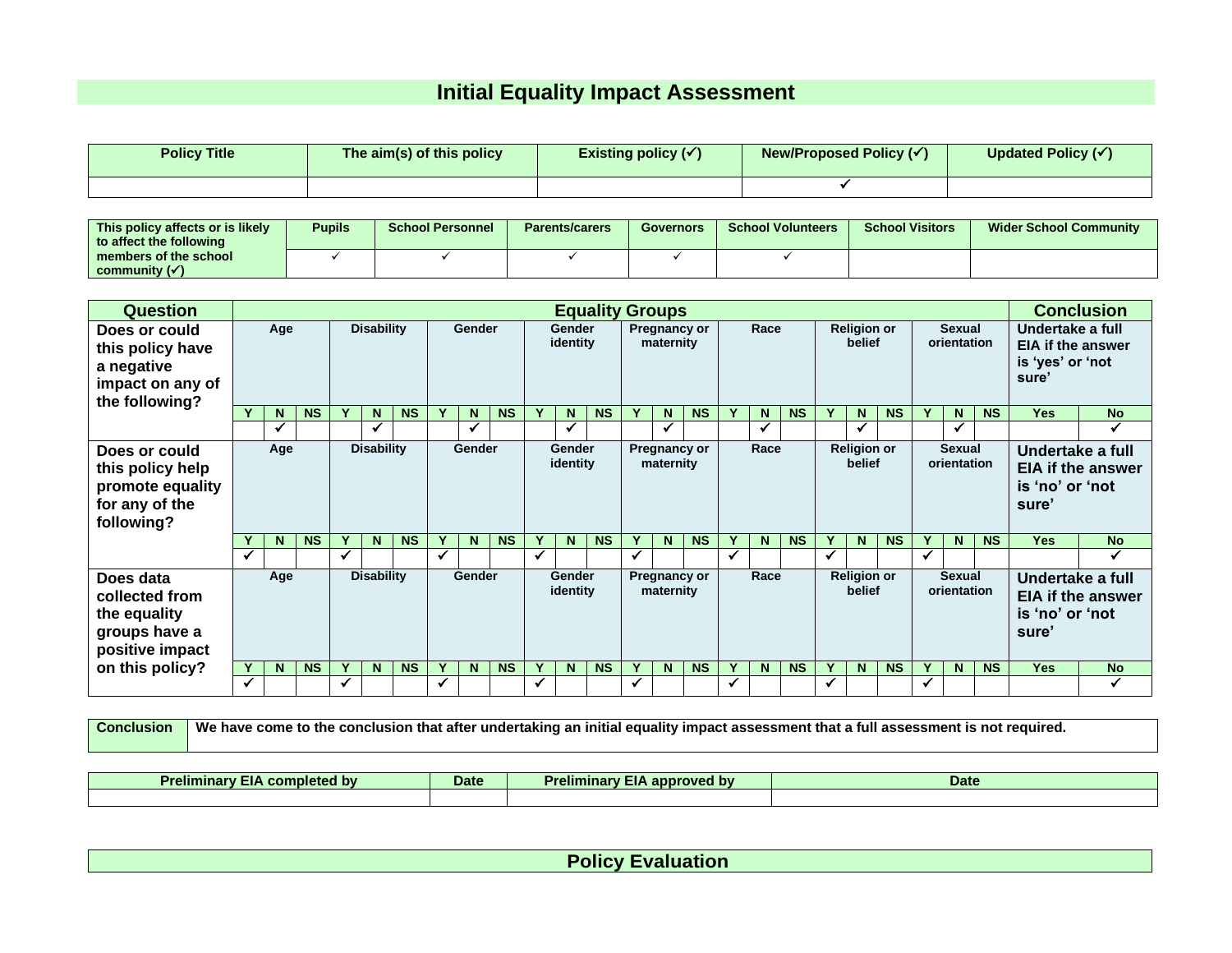| <b>Points to be considered</b>                                 | Yes | <b>No</b> | N/A | <b>Please supply evidence</b> |
|----------------------------------------------------------------|-----|-----------|-----|-------------------------------|
| • Policy annually reviewed                                     |     |           |     |                               |
| • Policy in line with current legislation                      |     |           |     |                               |
| • Coordinator in place                                         |     |           |     |                               |
| • Nominated governor in place                                  |     |           |     |                               |
| • Coordinator carries out role effectively                     |     |           |     |                               |
| • Headteacher, coordinator and nominated governor work closely |     |           |     |                               |
| • Policy endorsed by governing body                            |     |           |     |                               |
| • Policy regularly discussed at meetings of the governing body |     |           |     |                               |
| • School personnel aware of this policy                        |     |           |     |                               |
| • School personnel comply with this policy                     |     |           |     |                               |
| • Pupils aware of this policy                                  |     |           |     |                               |
| • Parents aware of this policy                                 |     |           |     |                               |
| • Visitors aware of this policy                                |     |           |     |                               |
| • Local community aware of this policy                         |     |           |     |                               |
| • Funding in place                                             |     |           |     |                               |
| • Policy complies with the Equality Act                        |     |           |     |                               |
| • Equality Impact Assessment undertaken                        |     |           |     |                               |
| • Policy referred to the School Handbook                       |     |           |     |                               |
| • Policy available from the school office                      |     |           |     |                               |
| • Policy available from the school website                     |     |           |     |                               |
| • School Council involved with policy development              |     |           |     |                               |
| • All stakeholders take part in questionnaires and surveys     |     |           |     |                               |
| • All associated training in place                             |     |           |     |                               |
| • All outlined procedures complied with                        |     |           |     |                               |
| • Linked policies in place and up to date                      |     |           |     |                               |
| • Associated policies in place and up to date                  |     |           |     |                               |
| A statement outlining the overall effectiveness of this policy |     |           |     |                               |
|                                                                |     |           |     |                               |
|                                                                |     |           |     |                               |

**Policy Approval Form**